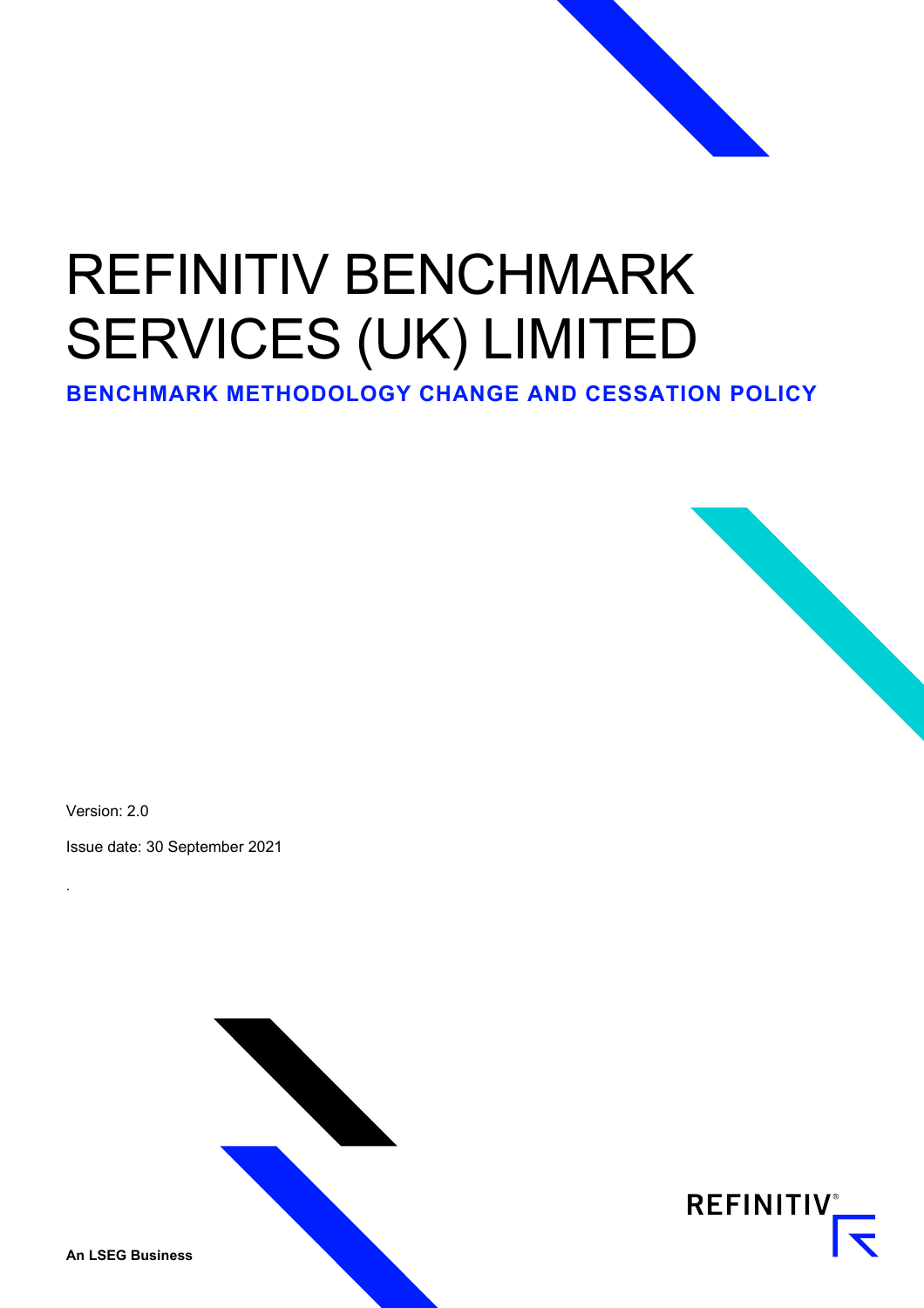### **Contents**

| 1            |     |  |
|--------------|-----|--|
|              | 1.1 |  |
|              | 1.2 |  |
|              | 1.3 |  |
|              | 1.4 |  |
| $\mathbf{2}$ |     |  |
|              | 2.1 |  |
|              | 2.2 |  |
|              | 2.3 |  |
|              | 2.4 |  |
|              | 2.5 |  |
|              | 2.6 |  |
|              | 2.7 |  |
| 3            |     |  |
|              | 3.1 |  |
|              | 3.2 |  |
|              | 3.3 |  |
|              | 3.4 |  |
|              | 3.5 |  |
|              | 3.6 |  |
| 4            |     |  |
|              | 4.1 |  |
| 5            |     |  |
|              | 5.1 |  |
| 6            |     |  |
|              | 6.1 |  |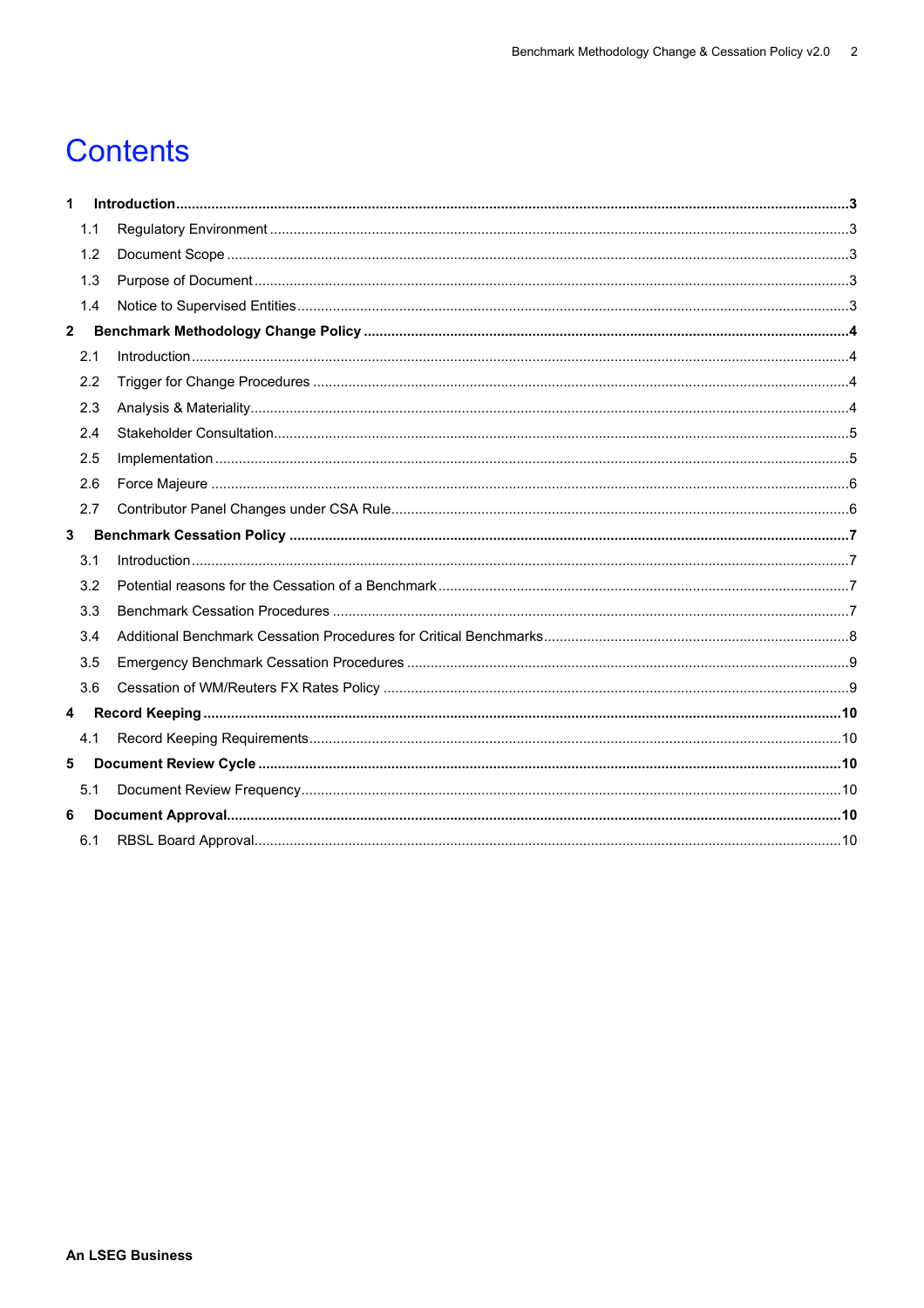### <span id="page-2-0"></span>1 Introduction

### **1.1 Regulatory Environment**

- <span id="page-2-1"></span>1.1.1 Refinitiv, through its wholly owned subsidiary Refinitiv Benchmark Services (UK) Limited ("RBSL"), administers, calculates and distributes Benchmarks across multiple asset classes across global jurisdictions.
- 1.1.2 RBSL administers a number of Benchmarks in accordance with the relevant obligations of (i) the International Organisation of Securities Commissions ("IOSCO") Principles for Financial Benchmarks, (ii) the UK Benchmark Regulation ("BMR"), and (iii) in respect of the Canadian Dollar Offered Rate ("CDOR"), the Canadian Multilateral Instrument 25-102 Designated Benchmarks and Benchmark Administrators ("CSA Rule").
- 1.1.3 RBSL is incorporated in England and Wales and is a wholly owned subsidiary of Reuters Limited ("RL"), itself a wholly owned indirect subsidiary of London Stock Exchange Group plc ("LSEG").
- 1.1.4 RBSL is authorised and regulated in the UK by the Financial Conduct Authority ("FCA"), FCA Reference Number 610678. RBSL is designated and regulated in Canada by the Ontario Securities Commission ("OSC") and the Autorité des marchés financiers ("AMF") on behalf of all members of the Canadian Securities Administrators ("CSA").

#### <span id="page-2-2"></span>**1.2 Document Scope**

1.2.1 This document is, unless specifically provided otherwise, applicable to all benchmark families that are categorised as Critical, Significant or Non-significant per the thresholds designated in the BMR, as well as specific Benchmark classes such as Regulated-data, Interest Rate and Commodity Benchmarks.

### <span id="page-2-3"></span>**1.3 Purpose of Document**

- 1.3.1 This document contains the RBSL Benchmark Methodology Change and Benchmark Cessation Procedures.
- 1.3.2 These procedures are published in accordance with Article 28(1) of the BMR, which requires an administrator to "publish, together with the Benchmark statement referred to in Article 27, a procedure concerning the actions to be taken by the administrator in the event of changes to or the cessation of a Benchmark which may be used in the United Kingdom in accordance with Article 29(1). The procedure may be drafted, where applicable, for families of Benchmarks and shall be updated and published whenever a material change occurs".
- 1.3.3 In respect of CDOR and the CSA Rule, RBSL will promptly provide written notice to the OSC and AMF if pursuant to the RBSL Benchmark Methodology Change and Benchmark Cessation Procedures it is required either to (i) change the input data, benchmark contributors or the methodology of CDOR or (ii) cease the provision of CDOR, in either case in response to determining that CDOR no longer accurately and reliably represents the part of the market or economy that it is intended to represent.

#### <span id="page-2-4"></span>**1.4 Notice to Supervised Entities**

1.4.1 Supervised Entities that use Benchmarks are required, as per Article 28(2) of the BMR, to "produce and maintain robust written plans setting out the actions that they would take in the event that a Benchmark materially changes or ceases to be provided. Where feasible and appropriate, such plans shall nominate one or several alternative Benchmarks that could be referenced to substitute the Benchmarks no longer provided, indicating why such Benchmarks would be suitable alternatives. The supervised entities shall, upon request, provide the relevant competent authority with those plans and any updates and shall reflect them in the contractual relationship with clients."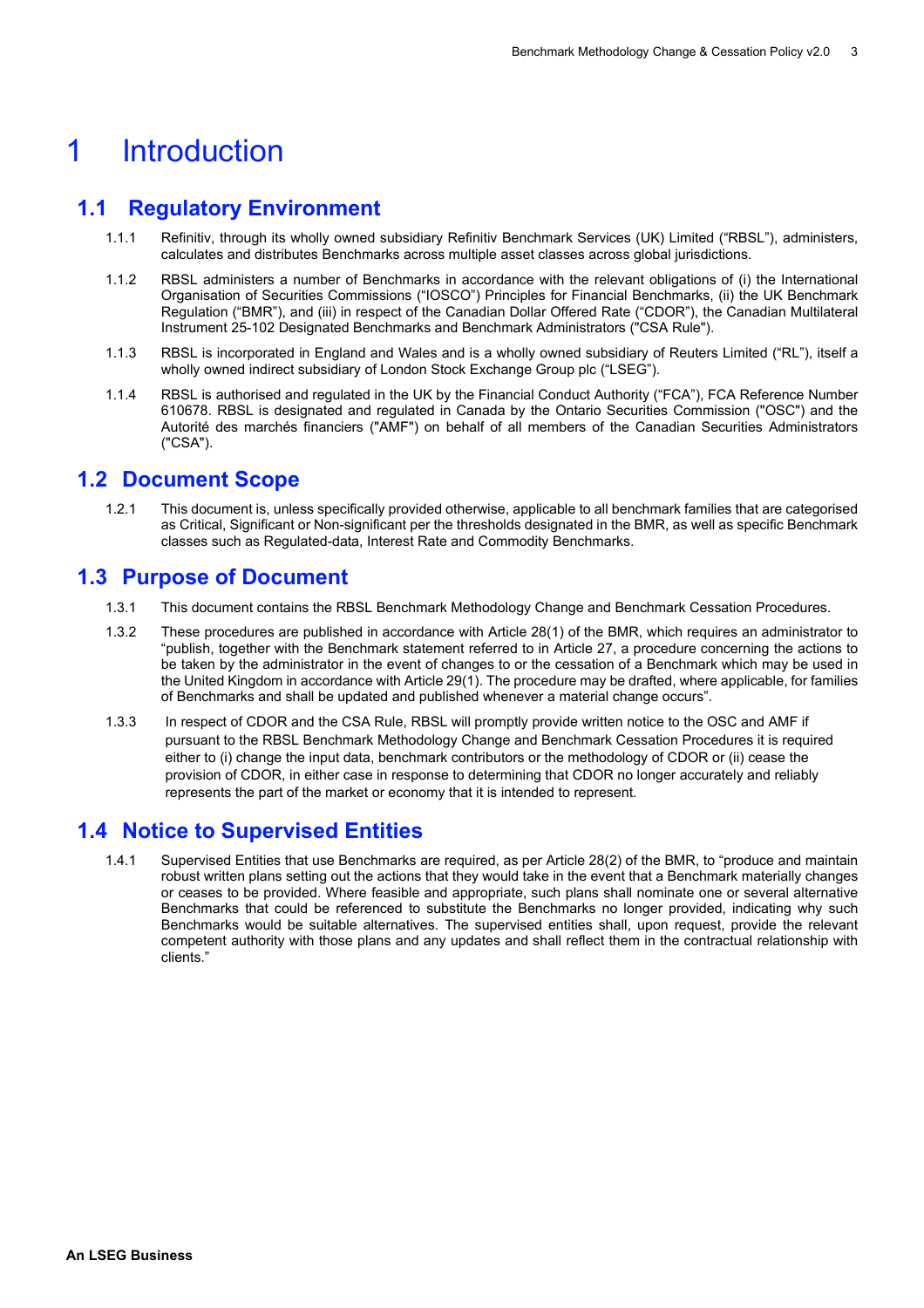### <span id="page-3-0"></span>2 Benchmark Methodology Change Policy

## <span id="page-3-1"></span>**2.1 Introduction**<br>2.1.1 This documen

This document details the procedures followed by RBSL when changing a Benchmark Methodology.

### <span id="page-3-2"></span>**2.2 Trigger for Change Procedures**

- 2.2.1 These change procedures can be triggered for a Benchmark Methodology from a range of sources, including but not limited to:
	- a) a periodic review of a Benchmark Methodology as described in the RBSL Benchmark Internal Review Policy;
	- b) on the recommendation of the RBSL Board of Directors or the relevant Benchmark Oversight Committee;
	- c) on the recommendation of management within Refinitiv's Content Operations division, Benchmarks and Indices division or the Compliance department;
	- d) issues raised by stakeholders including Users of a Benchmark; or
	- e) relevant regulatory or industry developments.

### <span id="page-3-3"></span>**2.3 Analysis & Materiality**

- 2.3.1 Once the Change Procedures are initiated for a Benchmark Methodology, RBSL will conduct an analysis of the impact of the proposed change on the Benchmark and will determine whether the proposed change:
	- a) is beneficial to the quality and representativeness of the Benchmark with respect to the underlying market or reality that it represents; and
	- b) constitutes a material<sup>[1](#page-3-5)</sup> or non-material change to the Benchmark Methodology. In making such determinations, RBSL will seek the advice and feedback of the relevant Benchmark Oversight Committee.
- 2.3.2 In determining the materiality of the proposed change, RBSL will have regard to:
	- a) any fundamental change to the process by which the Benchmark is determined;
	- b) any change to the underlying market or reality represented by the Benchmark or any significant change to how that underlying market or reality is represented;
	- c) where applicable, whether any change to the panel of Contributors would adversely and materially affect the representativeness of the input data used in the Benchmark determination; and
	- d) whether the change would significantly alter a Benchmark value after the usual rounding is applied to that Benchmark.
- 2.3.3 In order to assess potential materiality, RBSL may seek informal views from Benchmark Users.
- 2.3.4 For the avoidance of doubt, changes to document formatting shall not constitute a material change to a Benchmark Methodology.
- 2.3.5 If RBSL determines that the change is beneficial to the quality and representativeness of the Benchmark with respect to the underlying market or reality that it represents but does not constitute a material change to the Benchmark Methodology, RBSL shall amend and publish the Benchmark Methodology.
- <span id="page-3-4"></span>2.3.6 If RBSL determines that the change is beneficial to the quality and representativeness of the Benchmark with respect to the underlying market or reality that it represents and does constitute a material change to the Benchmark Methodology, RBSL shall follow its Consultation Process described below.

<span id="page-3-5"></span><sup>1</sup> A significant change to a methodology under the CSA Rule, meaning a change that a reasonable person would consider to be significant, is deemed to be equivalent to a material change to a methodology under the BMR for the purposes of this document.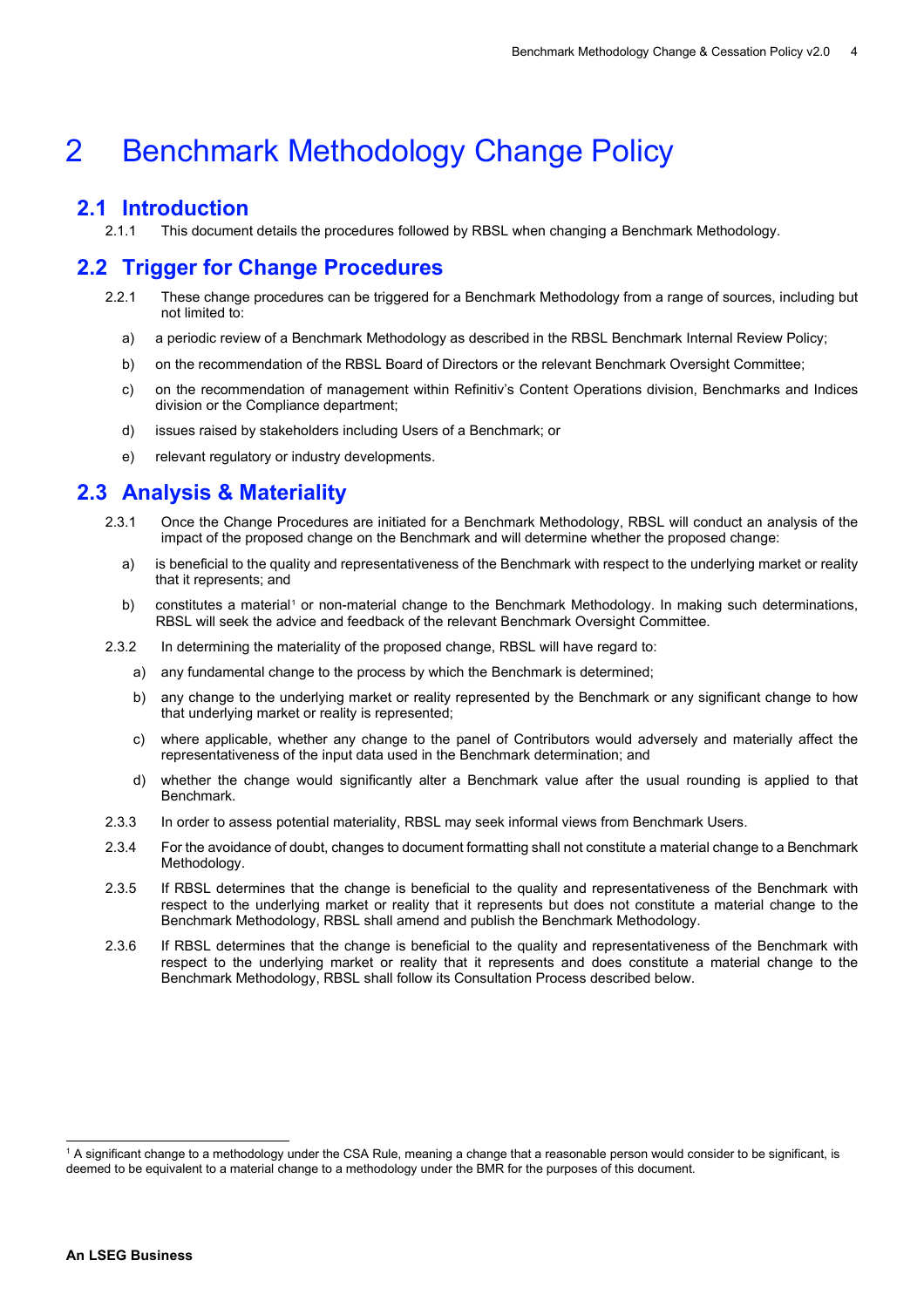### **2.4 Stakeholder Consultation**

- 2.4.1 For a proposed change to a Benchmark Methodology that constitutes a material change, RBSL shall issue a consultation document with the purpose of soliciting comments and feedback. The consultation document shall include the proposed change to the Methodology, the rationale for proposing the change, the reason the proposed change is material, any regulatory or legal implications of the proposed changes, and an impact assessment of the proposal. The consultation document shall include RBSL's assessment as to whether the representativeness of the Benchmark and its appropriateness for its intended use are impacted by the proposed change.
- 2.4.2 Consultation papers are reviewed and agreed by the relevant Benchmark Oversight Committee and approved by the RBSL Board before publication.
- 2.4.3 The consultation document shall be issued to stakeholders including known Users of Benchmark, Contributors to the Benchmark if applicable, Redistributors of the Benchmark, and Market Advisory Committee Members if applicable. The consultation document shall also be published on the Refinitiv website and will be made available on request to any third party.
- 2.4.4 The consultation document shall specify a period for the consultation which will be set in accordance with the circumstances and urgency surrounding the proposed change, but will typically be two weeks. Comments received and RBSL's response to those comments will be accessible after any consultation, except where confidentiality has been requested by the originator of the comments.

### <span id="page-4-0"></span>**2.5 Implementation**

- 2.5.1 As per Part 5, 18(3) of the CSA Rule, RBSL must provide written notice to the regulator or securities regulatory authority of a proposed significant change to the methodology of a designated benchmark at least 45 days before the significant change is implemented.
- 2.5.2 Following the end of a consultation, RBSL will give due consideration to any feedback received. RBSL may choose to publish an outcome of the consultation, including anonymised comments frequently received and RBSL's response to such feedback if appropriate.
- 2.5.3 Following receipt of feedback, RBSL will determine whether to proceed with the change whilst also considering the advice of the relevant Benchmark Oversight Committee in making such determination. All material changes to a benchmark methodology are subject to final approval by RBSL's Board.
- 2.5.4 If the determination is to proceed with the proposed change, RBSL will announce that determination and set out the applicable effective dates for the confirmed change. The notice period shall depend on the nature of the Benchmark and the confirmed change.
- 2.5.5 If the determination is not to proceed, RBSL will announce that determination.
- 2.5.6 In respect of a benchmark administered under the CSA Rule, RBSL must not implement a material (and therefore significant) change to a methodology unless all of the following apply:
	- RBSL has published notice of the proposed significant change to the methodology of the designated benchmark with a sufficient period before any specified implementation date, if applicable, that provides benchmark users and other members of the public with reasonable time to consider and comment on the proposed change;
	- RBSL has provided a means for benchmark users and other members of the public to comment on the proposed significant change and its effect on the designated benchmark;
	- RBSL has published:
		- i. any comments received, unless the commenter has requested that its comments be held in confidence,
		- ii. the name of each commenter, unless a commenter has requested that its name be held in confidence, and
		- iii. RBSL's response to the comments that are published,

except that a part of a written comment to be excluded from publication if both of the following apply:

- i. the designated benchmark administrator considers that disclosure of that part of the comment would be seriously prejudicial to the interests of the designated benchmark administrator or would contravene privacy laws; and
- ii. the designated benchmark administrator includes, with the publication, a description of the nature of the comment.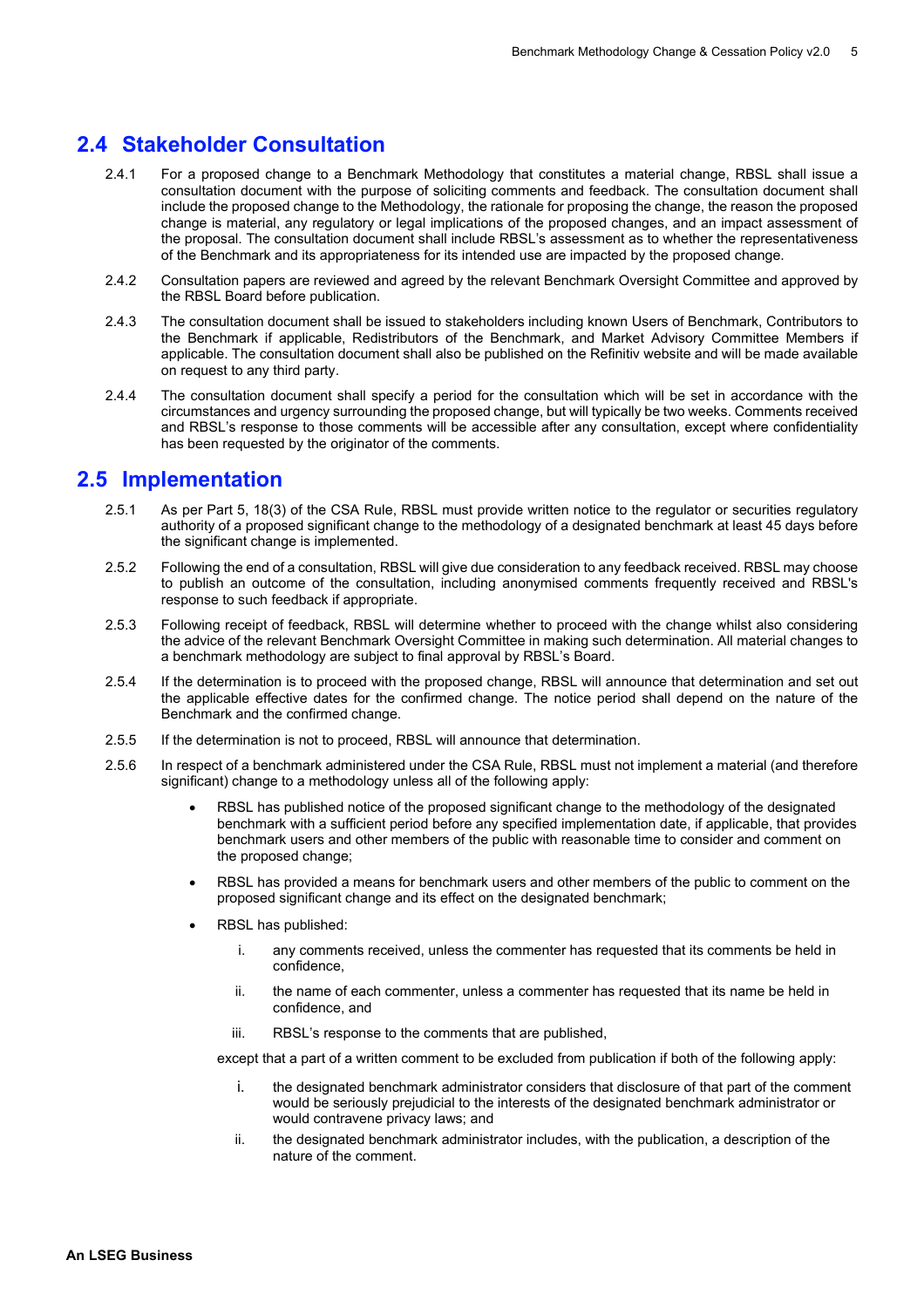- RBSL has published notice of implementation of any significant change to the methodology of the designated benchmark and with sufficient notice prior to the effective date of the change to provide benchmark users and other members of the public with reasonable time to consider the implementation of the significant change.
- 2.5.7 The amended Benchmark Methodology and, if applicable, Benchmark Statement documents will be issued following announcement of a confirmed change.
- 2.5.8 In respect of a benchmark administered under the CSA Rule, RBSL must provide written notice to the OSC and AMF of a proposed significant change to the benchmark methodology at least 45 days before the significant change is implemented except in the following circumstances:
	- the proposed significant change is intended to be implemented within 45 days of the decision to make the change,
	- the proposed significant change is intended to preserve the integrity, accuracy or reliability of the designated benchmark or the independence of the designated benchmark administrator, and
	- the RBSL promptly, after making the decision to make the significant change, provides written notice to the OSC and AMF of the proposed significant change.

### <span id="page-5-0"></span>**2.6 Force Majeure**

- 2.6.1 Exceptional events may necessitate an immediate change to a Benchmark Methodology. In such exceptional circumstances, RBSL may elect not to follow this Procedure, but will provide as much notice as is practicable.
- 2.6.2 Following such a change RBSL will conduct an internal review of the Methodology in accordance with the RBSL Benchmark Internal Review Procedures.

### <span id="page-5-1"></span>**2.7 Contributor Panel Changes under CSA Rule**

- 2.7.1 For a benchmark administered under the CSA Rule that is designated a critical benchmark and that uses input data from a panel of Contributors, within 14 days of the receipt by RBSL of notification in writing from a Contributor that it will resign from the panel of Contributors, RBSL shall:
	- submit to the OSC and AMF an assessment of the impact of the Contributor ceasing to contribute input data on the capability of the benchmark to accurately and reliably represent that part of the market or economy the designated benchmark is intended to represent, and
	- notify in writing the Contributor of the date after which the designated benchmark administrator no longer requires the Contributor to contribute input data, if that date is less than 6 months after the date the designated benchmark administrator received the notice.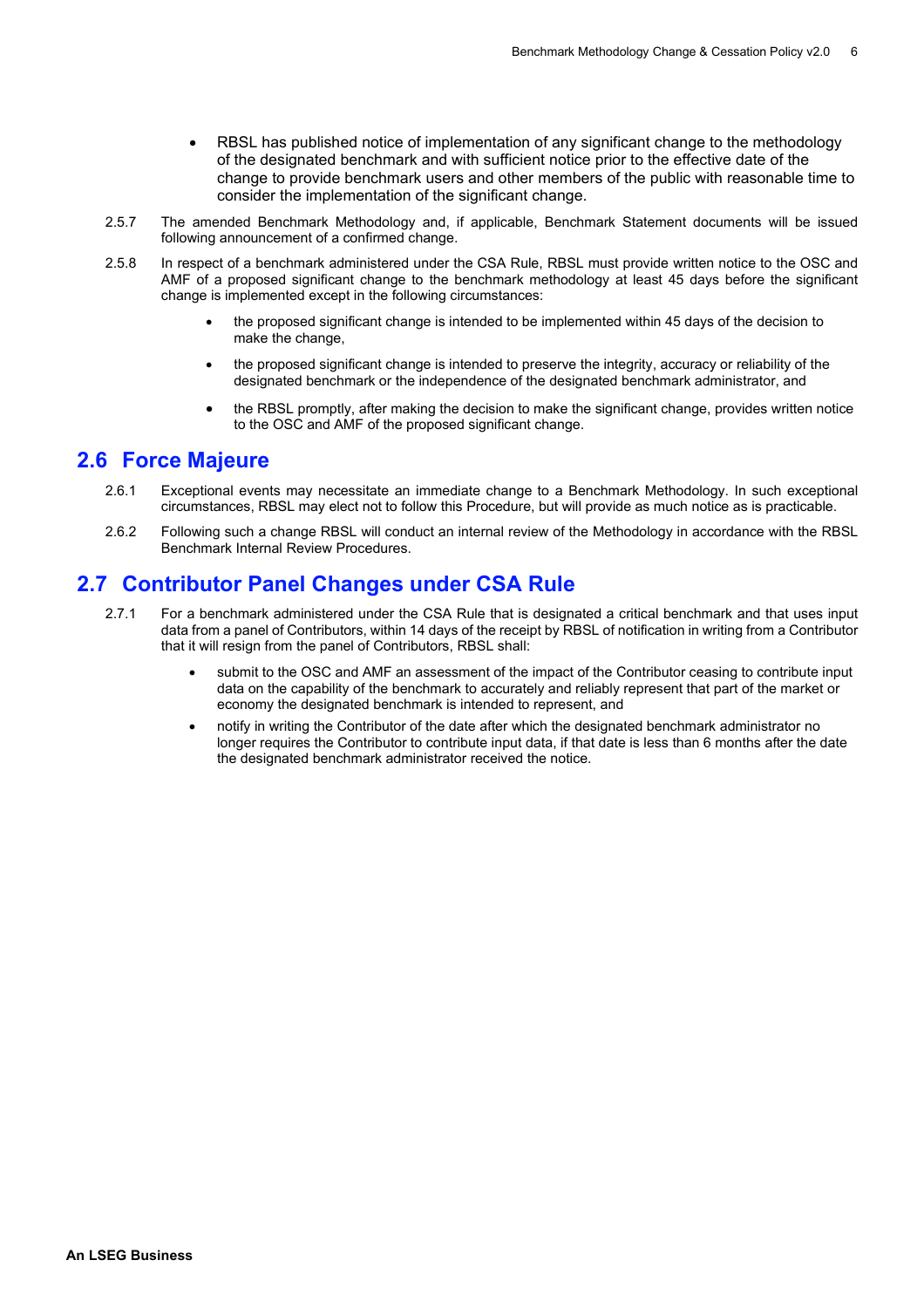### <span id="page-6-0"></span>3 Benchmark Cessation Policy

### <span id="page-6-1"></span>**3.1 Introduction**

3.1.1 This document addresses only those cases where RBSL is the Administrator of a Benchmark, as per Article 3(6) of the BMR; the CSA Rule; and by the IOSCO Principles for Financial Benchmarks. In these cases RBSL will carry out the Administration of Benchmarks in a manner that is aligned with the IOSCO Principles for Financial Benchmarks, consistent with any applicable regulation such as the BMR and the CSA Rule, and in the best interests of the markets each Benchmark serves.

### <span id="page-6-2"></span>**3.2 Potential reasons for the Cessation of a Benchmark**

- 3.2.1 In certain circumstances, it may be necessary for RBSL to cease the provision of a particular Benchmark rate. This may be due to external factors beyond the control of RBSL, including a market structure change or deterioration in input data sufficiency for a particular currency, tenor, or instrument. Where further explanation for individual Benchmarks is required regarding cessation policy, these are detailed within the Appendix Section of this Policy.
- 3.2.2 RBSL keeps under review:
	- a) the structure and liquidity of the market underlying each Benchmark;
	- b) the representativeness of the input data used to determine each Benchmark, whether this is an automated feed of data, submissions from a panel, or other mechanism or combination of mechanisms;
	- c) the products each Benchmark seeks to facilitate or underpin; and
	- d) to the extent feasible, the User base for each Benchmark and the use cases for each Benchmark.
- 3.2.3 In its review of the above and potentially other factors it may be that RBSL takes the view that the Benchmark is no longer representative of its intended interest or market, and that this cannot be remedied by a corrective change to the Benchmark methodology, design, or other aspect of the processes and procedures around the creation and usage of the Benchmark. All proposed cessations are subject to final approval by RBSL's Board.
- 3.2.4 In the above case, RBSL will follow the Benchmark Cessation Procedures laid out below. In extreme circumstances RBSL believes are beyond its control, it may be necessary to follow the Emergency Benchmark Cessation Procedures laid out below.

### <span id="page-6-3"></span>**3.3 Benchmark Cessation Procedures**

- 3.3.1 On becoming aware that due to the circumstances listed above or other circumstances that it may be necessary to cease calculation and distribution of a Benchmark, RBSL will carry out a detailed analysis of the estimated breadth and depth of usage, including financial contracts, financial instruments, and funds that reference the Benchmark and the economic and financial stability impact that might result from the cessation of the Benchmark, to ensure that the response is proportionate.
- 3.3.2 RBSL will consider the selection of a credible, alternative Benchmark such as, but not limited to, criteria that seek to match to the extent practicable the existing Benchmark's characteristics (e.g. credit quality).
- 3.3.3 RBSL will consider the practicality of maintaining parallel Benchmarks (where feasible) in order to accommodate an orderly transition to a new Benchmark.
- 3.3.4 RBSL will hold an extraordinary Benchmark Oversight Committee meeting to seek advice and a recommendation with regard to the possible cessation the Benchmark.
- 3.3.5 RBSL will carry out a public consultation to take into account the views of stakeholders and any relevant regulatory bodies in determining what specific procedures are appropriate and the impact of ceasing a particular Benchmark. Consultation papers are reviewed and agreed by the relevant Benchmark Oversight Committee and approved by the RBSL Board before publication.
- 3.3.6 In all cases, RBSL will take all reasonable steps to ensure that all Users and other stakeholders are made aware as soon as possible of any intention or possible necessity to cease a Benchmark.
- 3.3.7 Such communications will be designed to give Users and stakeholders as much warning as possible of an intention to cease calculation and will be published on RBSL's website as well as all the usual alert pages maintained on RBSL's products.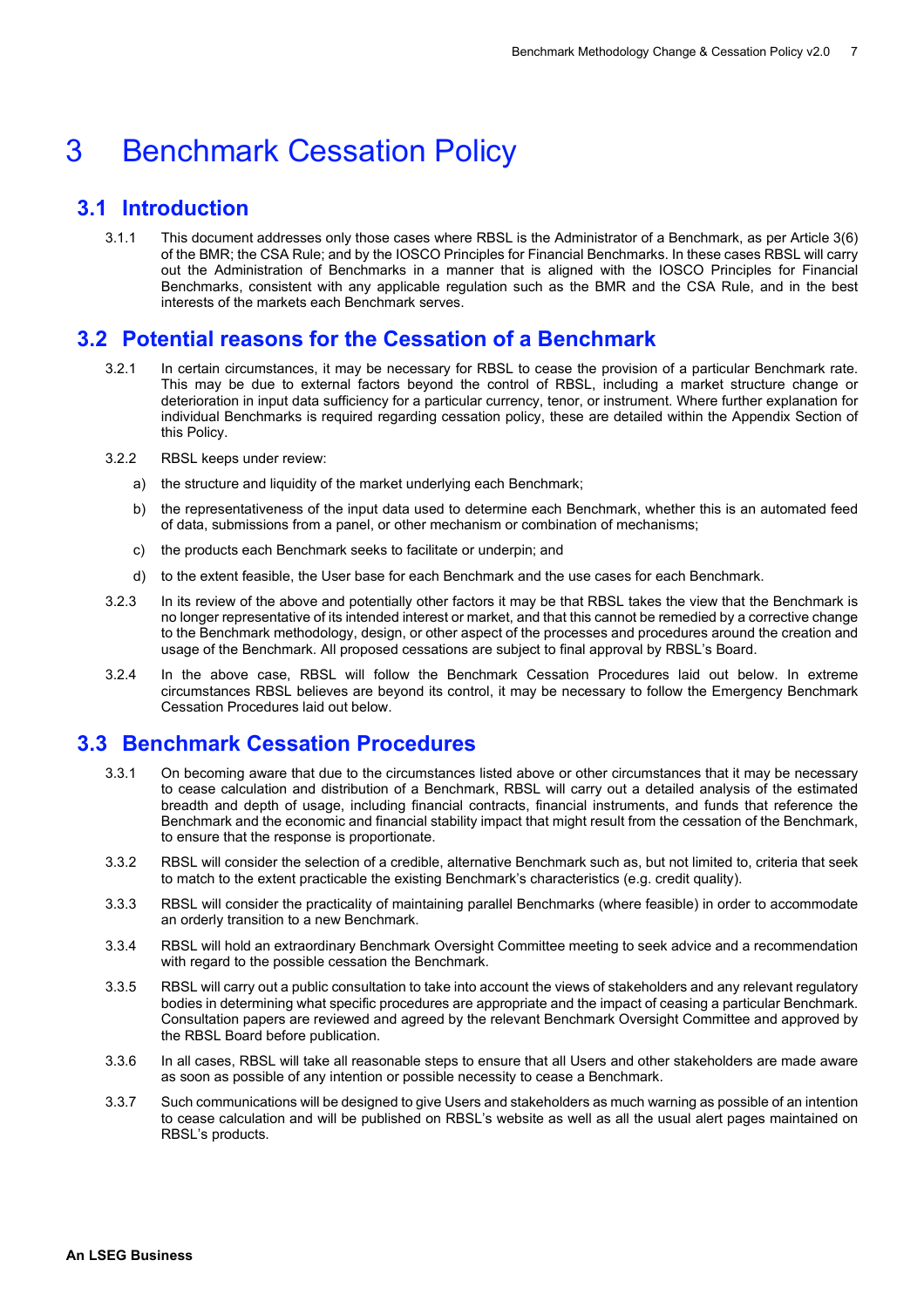- 3.3.8 Following the consultation, RBSL may publish a summary of comments received, and a decision on whether to cease or not in a Cessation Notice. All cessations are subject to final approval by the RBSL Board.
- 3.3.9 If the decision is to cease, RBSL will include an indicative calendar in the Cessation Notice. The calendar will include a period of suspension, following which any further comments received will be considered before the final cessation of the Benchmark.
- 3.3.10 Typically, Users will be given a six-month notice period prior to the cessation of a benchmark. The exact length of the notice period would take into consideration relevant factors, including but not limited to:
	- a) the urgency of ceasing the benchmark;
	- b) the length of time Users need to adequately prepare;
	- c) technology issues; and
	- d) legal and / or regulatory provisions
- 3.3.11 Where possible and appropriate, RBSL will publish along with the Cessation Notice guidance for Users and other stakeholders on potential alternative or replacement Benchmarks.

### <span id="page-7-0"></span>**3.4 Additional Benchmark Cessation Procedures for Critical Benchmarks**

- 3.4.1 The following procedures will be performed if the Benchmark being ceased is a Critical Benchmark as defined by the conditions included in Article 20(1) of BMR, and Part 8 of the CSA Rule.
- 3.4.2 If RBSL intends to cease providing a critical Benchmark, RBSL shall:
	- a) immediately notify its competent authority in writing; and
	- b) within four weeks of such notification submit an assessment of how the Benchmark:
		- i. is to be transitioned to a new administrator; or
		- ii. is to be ceased to be provided, taking into account the procedure established in Article 28(1).
- 3.4.3 During the period referred to in point (b), RBSL shall not cease provision of the Benchmark.
- 3.4.4 Upon receipt of the assessment of RBSL referred to in paragraph 6.4.2, the competent authority shall:
	- a) inform other relevant regulatory bodies and, where applicable, the college established under Article 46; and
	- b) within four weeks, make its own assessment of how the Benchmark is to be transitioned to a new administrator or be ceased to be provided, taking into account the procedure established in accordance with Article 28(1).
- 3.4.5 During the period of time referred to in point (b) of 6.4.2 RBSL shall not cease the provision of the Benchmark without the written consent of the competent authority.
- 3.4.6 Following completion of the assessment referred to in point (b) of 6.4.2, the competent authority shall have the power to compel RBSL to continue publishing the Benchmark until such time as:
	- a) the provision of the Benchmark has been transitioned to a new administrator;
	- b) the Benchmark can be ceased to be provided in an orderly fashion; or
	- c) the Benchmark is no longer critical.
- 3.4.7 For the purposes of 6.4.6, the period for which the competent authority may compel RBSL to continue to publish the Benchmark shall not exceed 12 months.
- 3.4.8 By the end of that period, the competent authority shall review its decision to compel RBSL to continue to publish the Benchmark and may, where necessary, extend the time period by an appropriate period not exceeding a further 12 months. The maximum period of mandatory administration shall not exceed 24 months in total.
- 3.4.9 Without prejudice to 6.4.2, in the event that RBSL as the administrator of a critical Benchmark is to be wound down due to insolvency proceedings, the competent authority shall make an assessment of whether and how the critical Benchmark can be transitioned to a new administrator or can cease to be provided in an orderly fashion, taking into account the procedure established in accordance with Article 28(1)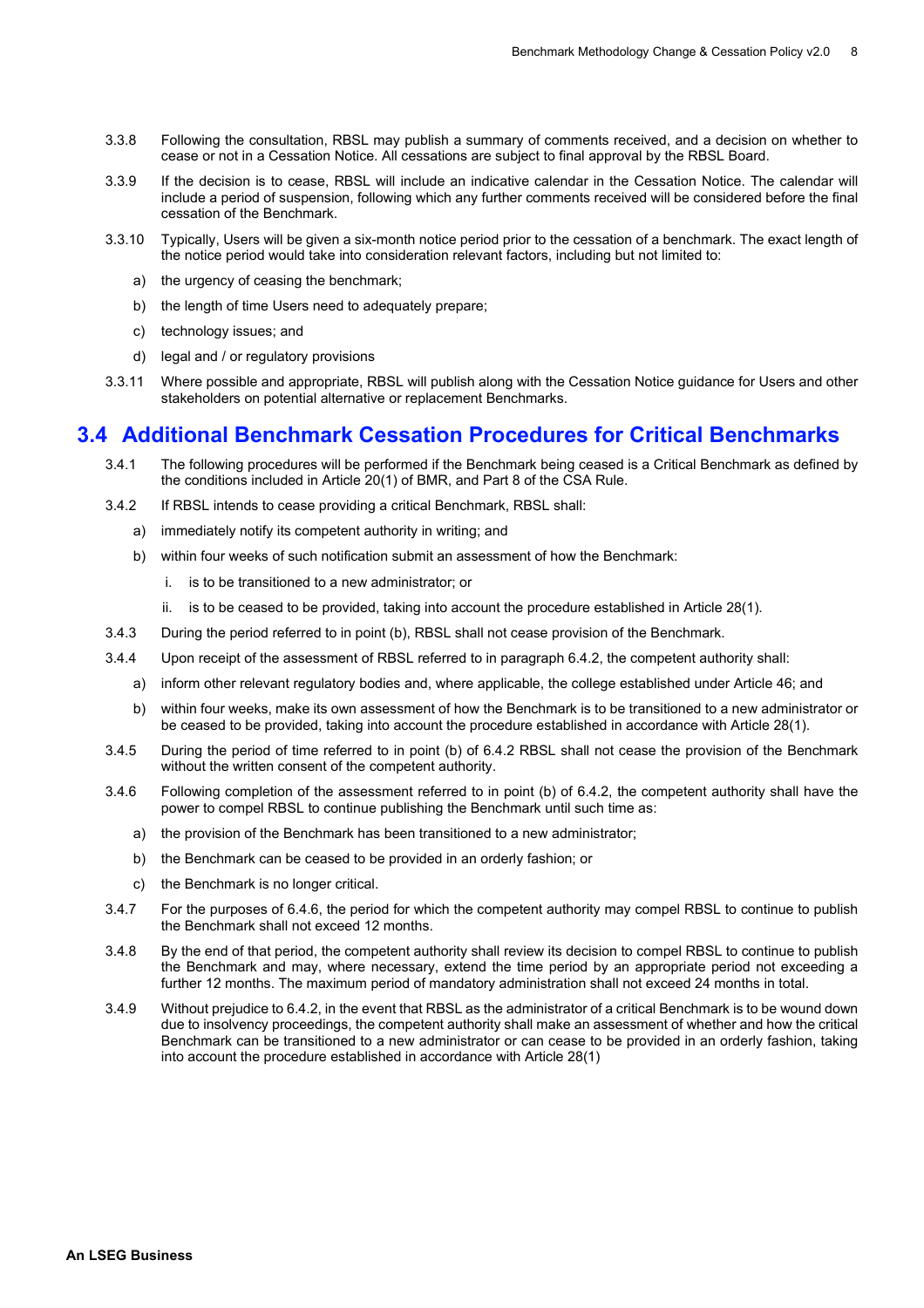#### **3.5 Emergency Benchmark Cessation Procedures**

- <span id="page-8-0"></span>3.5.1 It is possible in extremis that circumstances beyond RBSL's control arise which mean that it is necessary to cease a Benchmark with little notice. This may include a sudden change in circumstances or markets that result in it being impossible to collect sufficient data to produce a viable Benchmark, and impossible to source alternative or back up inputs.
- 3.5.2 Under these extreme circumstances, RBSL will ensure that all relevant information including back-up plans and, and where possible and appropriate, information on alternative Benchmarks is published for Users and stake as rapidly as possible, and updates are given as circumstances evolve.

### <span id="page-8-1"></span>**3.6 Cessation of WM/Reuters FX Rates Policy**

- 3.6.1 Refinitiv through its wholly owned subsidiary Refinitiv Benchmark Services Limited ("RBSL") provides the WM/R FX Benchmarks; a global foreign exchange rate Benchmark service, offering spot, forward, and non-deliverable forward foreign exchange Benchmark rates (each a "WM/R Benchmark Rate" and together the "WM/R Benchmark Rates") at fixed points throughout the global trading day.
- 3.6.2 In certain circumstances, it may be necessary for RBSL to cease to offer a particular WM/R Benchmark Rate. This may be due to external factors beyond the control of RBSL such as a market structure change or deterioration in data sufficiency for a particular currency. This policy sets out the process that RBSL follows in relation to any cessation of a WM/R Benchmark Rate.
- 3.6.3 What process will RBSL follow in relation to a potential cessation of a WM/R Benchmark Rate?
- 3.6.4 When RBSL identifies a possible cessation event, RBSL will:
	- a) review the circumstances and consider whether RBSL believe that there is a viable alternative to ceasing a particular WM/R Benchmark Rate;
	- b) where practicable undertake a consultation with key stakeholders and consider any feedback that RBSL feels may identify a viable solution;
	- c) where practicable provide notice to key stakeholders of any cessation of a particular WM/R Benchmark Rate; and
	- d) publish a zero rate while RBSL considers whether to cease a WM/R Benchmark Rate in relation to a particular currency or tenor. In these circumstances RBSL will continue to review the market and availability of data periodically to determine in our discretion whether to cease to publish a WM/R Benchmark Rate or whether to reinstate that WM/R Benchmark Rate.
- 3.6.5 Who has approval authority for any cessation of a WM/R Benchmark Rate?
	- a) RBSL may need to cease a particular WM/R Benchmark Rate urgently in order to protect the integrity and accuracy of the WM/Reuters service. In these circumstances, the decision as to whether to cease a particular WM/R Benchmark Rate shall be made by RBSL's Board and reviewed pre implementation by the Benchmark Oversight Committee (the "Benchmark Oversight Committee") and before any consultation materials are published to stakeholders.
	- b) Where practicable given time constraints, any potential cessation shall be reviewed and approved by the Benchmark Oversight Committee prior to implementation.
- 3.6.6 Alternative Benchmark Rates
	- a) In the event of any cessation of a particular WM/R Benchmark Rate, RBSL will attempt to assist our clients in identifying an alternative Benchmark rate. However, RBSL recommends that all contracts and other financial instruments that reference a WM/R Benchmark Rate have robust contingency provisions in the event of material changes to, or cessation of, the referenced WM/R Benchmark Rate.
	- b) Where practicable, upon client request, RBSL will consider the provision of a parallel Benchmark rate to accommodate an orderly transition.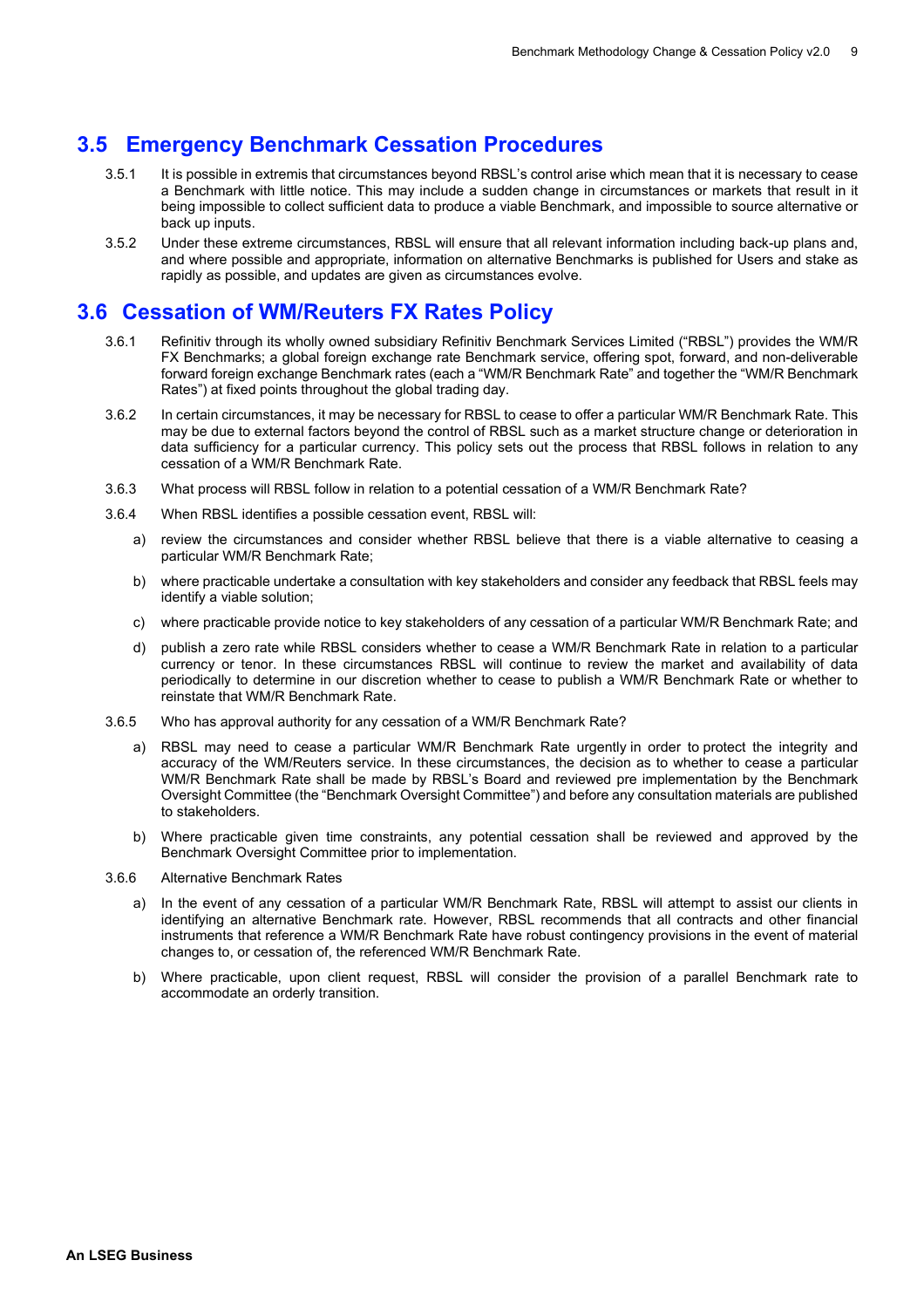### <span id="page-9-0"></span>4 Record Keeping

### <span id="page-9-1"></span>**4.1 Record Keeping Requirements**

- 4.1.1 RBSL must maintain relevant records in accordance with the RBSL Record Keeping Policy. Closed public consultations will be retained on the relevant website or be available upon request.
- 4.1.2 Benchmark Managers are responsible for keeping a 'Methodology Review & Change Log' to note the relevant information for how the change is reviewed and approved:
	- a) Analysis of the impact (relevant document to be retained where needed);
	- b) Materiality of the change;
	- c) Consultation document, consultation period, and feedback (relevant document to be retained where needed);
	- d) Determination of whether to proceed with evidence of approval; and
	- e) Updated Methodology with effective date.
- 4.1.3 RBSL must maintain relevant records when it intends to cease a Benchmark in accordance with the RBSL Record Keeping Policy. Records regarding the cessation such as, rationale, relevant discussions and meeting minutes, key communication points with regulator, and other key records shall be retained.

### <span id="page-9-2"></span>5 Document Review Cycle

### <span id="page-9-3"></span>**5.1 Document Review Frequency**

5.1.1 This document must be reviewed on at least an annual basis to ensure it remains appropriate and consistent with regulatory requirements, industry standards, and business changes.

### <span id="page-9-4"></span>6 Document Approval

### <span id="page-9-5"></span>**6.1 RBSL Board Approval**

6.1.1 The RBSL Board is responsible approving this document.